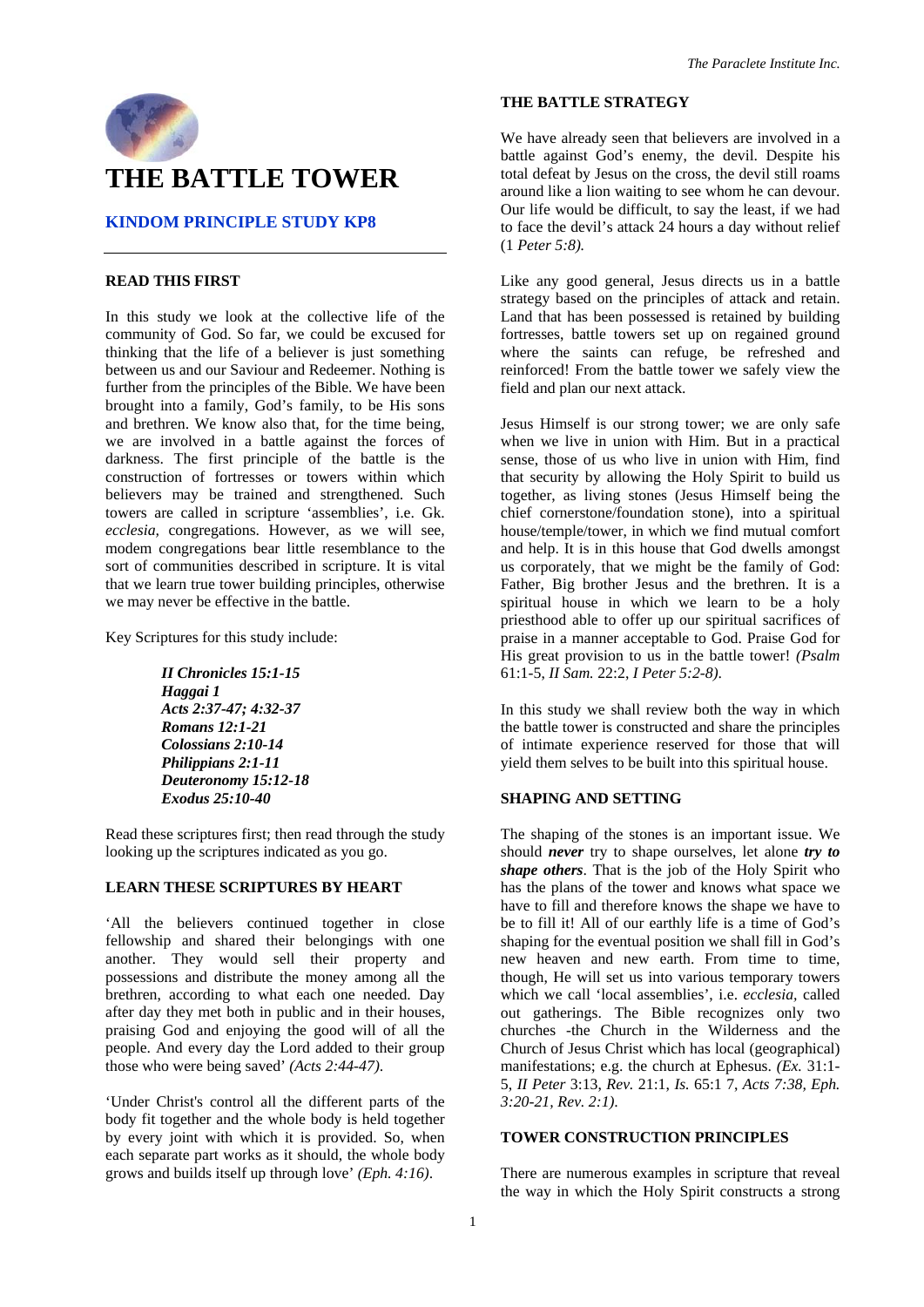tower. One of the best is the record of that built in Judah at the time of King Asa. The verses indicated alongside the headings below refer to the passage of scripture *11 Chron. 15:1-15*.

**THE CALL** (vs. *1-2, 7*): An *ecclesia* (church) is a gathering. The ancient meaning of the word referred to 'a group of citizens called out of their households to discuss some point of mutual concern'. The English words congregation or assembly are more meaningful than the word 'church' which carries no descriptive connotation. But, whatever word we use it is a called out people, i.e. the Holy Spirit calls us out of our old life into the new life that God our Father has prepared for us through our Lord Jesus Christ. This especially means that we are called to leave our own houses and take our place in His house *(Haggai 1:3-8)*.

**PUTTING AWAY IDOLS** (v.*8*): The most common hindrance to the building of towers is the unwillingness of people to leave their idols; idols being anything that is the object of our affection based on self desire. Believers are not just called; they are called to REPENTANCE, i.e. *Metanoia =* to change the mind. (The connotation of regret for the past life is not in the meaning of the word repentance, although it may be a useful motivation for repentance. When the Bible says men ought always to repent it does not mean they should go on being sorry for sin but rather that they should make up their minds to take hold of God's new objectives in their life, and do it!). When God calls us to life by inner revelation of forgiveness and reconciliation through the cross it is necessary for us to change our minds about the direction of our lives if we are to experience the benefits of what God has done. We must make a decision to leave our old life and become God's sons through the gift of His Spirit. That is Bible repentance. It is possible for us to repent only through God's action and calling; it is a gift from Him. Both John the Baptiser and Jesus preached the necessity of repentance; that was their first call in announcing that the Kingdom of Heaven was at hand. *(Acts* 2:38, *Acts* 3:19, *Acts* 11:18, *Mat.* 3:2, *Matt. 4:17)*.

Contrary to general teaching, repentance is not concerned with particular 'sins of the flesh' but with 'dead works', i.e. anything or any effort by which we hope to save ourselves. We are powerless to control our human nature unless we receive God's Spirit, so what is the use of determining not to sin again? We must give up trying in our own strength altogether, see ourselves as already forgiven and reconciled to our Father in Jesus's death and raised up in His resurrection to newness of life *(Heb. 6:1, Col. 2:10- 40, Rom. 6:3-10)*.

Having begun to trust in Jesus for our whole salvation through the work of the Spirit, we are also called to give up our own goals and objectives. Our reward is in heaven, not of this world. In the meantime we have the mindset of Jesus; though we are sons and inheritors of all heavenly riches, we do not grasp at

these things but put them aside for the time being to do the will of our Father. The will of our Father is that all should hear the good news of what Jesus has done and come to repentance, come to unity and see the whole world filled with His glory. For this to happen requires our cooperation in re-possessing of the land. The rewards are great! *(Phil. 2:5-11*, *Eph.1:9-10, II Peter 3:9, Rom. 8:16-18).* 

The most common things in our lives are the biggest stumbling blocks to repentance. Self-indulgency is right in the centre of our old life and some people seem unable to give up their old programs for the sake of the Kingdom. In Haggai's call to Judah after the return to Jerusalem, the call was to repent from self indulgence (houses with ceilings, and Lebanese cedar ceilings at that!) and to work on the Lord's house which was in ruins. They had used what God had given them to their own ends rather than put it at His disposal. Left to ourselves we all do the same. The call of God needs an uncompromising response. Even looking backwards can render us unfit for the kingdom. *(Luke 14:18-20, Haggai* 1:4, *Is.* 53:6, *Matt. 19:27-30, Luke 5:11, Luke 9:59-62)*.

Note: The decision to follow Jesus in obedience is a free-will choice, a love choice. But the principle of the bond-slave applies. When God sets us free from the devil we are free to go our own way OR serve our beloved Master. The wages of our own way is death; of serving our Master, life and peace. But when we choose to serve Jesus it is a life commitment (and He commits Himself to us) He will hold us to it! *(Rom. 6:23).* 

Amongst believers idolatry is still common. Many wonder why their life is confusing, why God does not answer them. Often it is because their praise is lip service hiding double standards: self indulgence instead of righteousness; self seeking instead of God seeking; time .and money reserved for self objectives instead of God objectives *(Ezek. 14:1-5; 8:13-15)*.

Brothers, when God shows us an idol in our life, we should give it up quickly! Otherwise we will spend our life in a wilderness and never be set in the battle tower. God's call is for our whole life, not bits of it. He must be Lord of our money as well as our hearts; for where our treasure is, there our heart is also *(Matt. 6:21)*.

**GATHERING/ASSEMBLING** (vs. 9-10): We have already hinted at the meaning of gathering. Peter's idea (based on Jesus's statement) is that we are set in like stones in a building. Paul's idea (based on Ezekiel's prophecy) is of a body. We are one body because we all share in the benefits of the broken body of Jesus. To be really among those in the body of Christ requires a work by the Holy Spirit in our lives. Hence the urgent question of Paul to the Ephesian believers. We are baptised into one body by the Spirit and are all given the Spirit to drink. It is the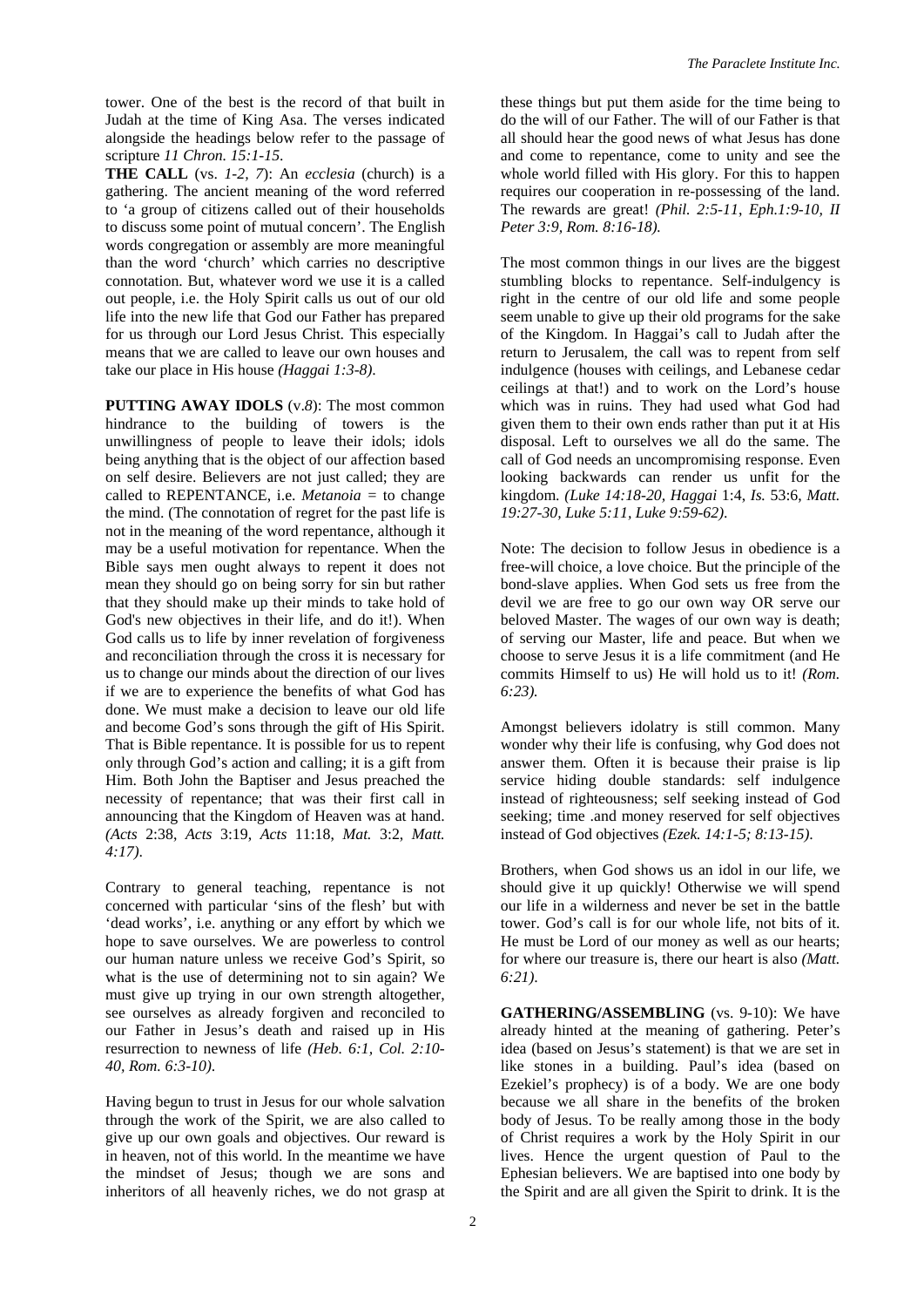same Jesus in you and in me. That makes us one whether we believe it or not! We have unity in the Spirit. This is the basis of our gathering. It is not something we strive at, we have it through the Spirit. As we accept this in our minds we are enabled to be the body of Christ, corporately submitting ourselves to the mind of the Spirit. *(Matt. 16:18, I Peter 5:2-8, Ezek. 37:1-14, I Cor. 12:12-27, Eph. 1:22-23; 4:12- 16; 5:23, Col. 1:18, 2:19, Col. 3:15)*.

Gathering is not a casual business. The strength of the body is determined by the strength of the joints. So, if we are truly gathered we know that it is because of God's grace to help us into proper relationships with our brethren as much as inner strengthening. (*1 Cor. 10:7, Acts 19:1-7)*.

**SACRIFICE** (v. 11): The normal life of the believer in the tower is sacrificial. We lay down our lives *deliberately*. Jesus is our example *(John 15:13; 10:15-18)*. We present our bodies as a living sacrifice so that we can live the life of the Spirit. We offer continually the sacrifice of praise that we might go on being filled with His Spirit. We put all of our goods and belongings at the Lord's disposal. We share them with those in need, knowing that such sacrifice is pleasing to God. We never push to have our own way; we do not think more highly of ourselves than we ought to. We do whatever is helpful *(John 15:13; 10:15-18, Rom. 12:1-21, II Cor. 4:12, Col. 3:5, Heb. 13:15, Acts 2:45, Acts 4:34-37, Rom. 12:3-16)*.

**COVENANT RELATIONSHIP** (vs. 12-13): When we come into the tower we are called to deep, lasting, fruitful relationships. These are eternal relationships, with the Father, with Jesus the first born and ALL of our other brethren. *(Eph. 4:1-7; 5:21)*.

At the local level we have no right to come and go as we please. Nor can we say we have no need of one another. This type of relationship offends the natural man! The key to achieving and preserving covenant relationships is to make Jesus Lord of all we do: of our assembly, our family, our home. The covenant must centre on Him. (NB 'they agreed to seek and worship the Lord with all of their heart and soul' *(Luke 14:25-27, II Cor. 6:14-18, I Cor. 12:15-26, Eph. 1:22; 4:15, Col. 1:18, I Cor. 11:3)*.

Relationships suffer when men impose their own will on the Assembly; righteousness, peace and joy reign when the Lord's word is the assembly's instruction. The disarray in the body in this day of sectarianism, denominationalism, factions and fighting amongst ourselves is due to the fact that Jesus the Lord is rarely head of His own church. We shall see in a later study that God is not slow to deal with the problem but in His own way and timing is bringing everything under Jesus's feet! In the end we will be in unity whether we like it or not. The way is totally open however for us to make Jesus Lord right now. *(Mark 10:48-49, Phil. 2:9-11)*.

When the tower is strong we have peace on every side! Our fellowship is abundantly sweet with the Father, Jesus and our brethren. We can stand on the battlement to survey the land and the enemy with complete safety. We can rest and take our ease from the heat of the battle *(II Chron. 15:15, I John* 1:3, 7).

## **LIFE IN THE TOWER**

**FORGIVENESS**: The New Covenant has no other foundation than God's provision of total forgiveness of disobedience while we were yet sinners! The scripture tells us that He planned to do this even before he created the world because He was determined that we should be His sons *(Jer.* 31:34, *Rom.* 5:8; *8:28-30)*.

He has not only forgiven us, He has forgotten our disobedience and destroyed the record - past, present and future!!! We know this by faith (inner revelation). There is nothing that we can or should do to improve our status with a loving God our Father. He has provided forgiveness, whether we like it or not!! *(Col. 2:13-14)*.

Forgiveness is the ground for a life to be lived by the Spirit in faith and victory, individually as well as in the assembly of God's people. Strangely, this forgiveness that Jesus has provided is rarely found, even in assemblies. Presumably because: (1) the devil is especially strong against this particular revelation and (2): our old nature has a strong tendency to self effort. Until we leave our whole salvation where it belongs, in God's hands, we will constantly come under condemnation when we fail to meet God's standards. We will not know sustained victory in our lives. Certainly, our capacity to serve the Lord will be limited if there is anything in our life that we see as un-forgiven.

NOW, if God has forgiven us, so ought we to forgive our brothers! Why? Because in God's book there is no record of any disobediences! To lay a judgment on our brother is to be the devil's agent, bringing him again under condemnation. This God does not forgive!! Jesus laid the ground rules for His disciples carefully: 'If you forgive people's sins they are forgiven; if you do not, they are not forgiven!' In other words, He has committed the word of forgiveness into our hands, not the word of judgment. The judgment word is given to Jesus to speak at the end of the age! When relationships are strained Jesus shows us how to deal with the situation. The promises of God to the believer are especially richly known where there is renewed forgiveness and reconciliation amongst the brethren. Forgiveness is a constant calling, seven to the seventieth power times!! *(Matt. 6:12; 14-15, John 20:21-23, Matt. 18:15-22; 5:23-24; 18:18-20)*.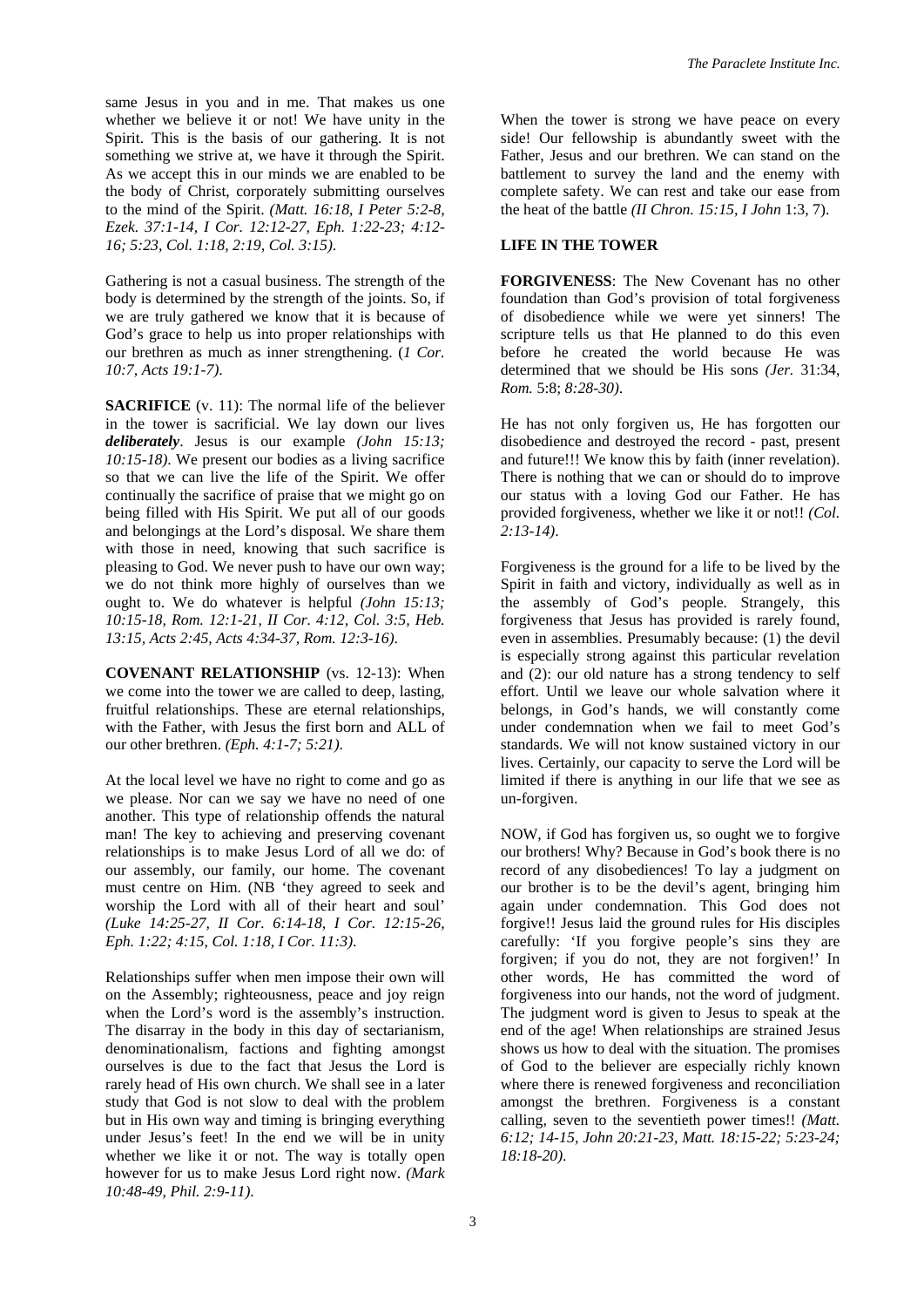**STRENGTHENING**: Our life in Christ, in the tower, makes us strong. This is where we find the Lord, El Shaddai (God 'the breast' on which we feed) our showbread, that bread that Jesus spoke of which comes down from heaven. As we break bread together week by week we remind ourselves afresh that we have a great provision for body, soul and spirit; our total need met by our Father through Jesus His obedient Son. In the breaking of bread Jesus has given us a great provision for the tower, we should not neglect it. Of course, the ritual is meaningless unless Christ is revealed. Our real nourishment is spiritual *(Phil. 2:1, Gen. 17:1, Ex. 25:30, John 6:31-35, 47-58. Matt. 26:26-28, Luke 22:19-20,1 Cor. 11:23-31, Acts 2:46, Luke 24:30-31, John 6:58)*.

We must be careful in the breaking of bread not to confine ourselves to a vertical relationship with our Father; we need to discern the needs of the rest of the body also. The Spirit tells us what our brothers need if we are sensitive as we break the bread. The natural outworking of receiving from our Father ourselves should lead us to see that our brother's need is met also; otherwise our brother may remain weak (spiritually, emotionally or bodily), or even die. Strengthening prayer for others and redistribution of goods as needed should automatically flow from the effective breaking of bread! (1 *Cor.* 11*:29-30)*.

We do not break bread to receive forgiveness! (This is the work of the Babylonian iniquity). We break bread to remind ourselves of our provision in Christ, finding Him again able to fill us with His life. We will mention more of the blood in later studies but we must make one comment here. As we will leave the tower after we break bread and re-enter the battle, we take the cup to remind ourselves afresh that the New Covenant is signed and sealed with the precious blood of Jesus. 'We remember that as we walk each day in the light as He is in the light, the blood of Jesus cleanses us from all sin *(1 John 1:7)*.

**THE COMFORT OF LOVE**: The lubrication and cement in the joints of the body is *agape* love; not *eros* (sexual/body love) or *phileo* (emotional/soul love) but *agapeo* (self denying/spirit love). This love is not dependent on the behaviour or response of the recipient; it is not human love but divine love, a fruit of the Spirit within us. Paul describes it in detail in his first letter to the church at Corinth. If we do not have this love operating our activity is meaningless. We must be rooted and grounded in love, not in principles and doctrine but in love. To base fellowship on doctrine is carnal; to base it on love is to demonstrate that we belong to Jesus. For it is His commandment!

To be loved openly, unashamedly by people exhibiting this type of love is comfort indeed. It sets us free because it accepts us as we are. We see each other this way: all of us need correction and improvement, our brother's need of the Lord's pruning is not greater than our own! And remember, it is the Father who does the pruning, not us! Having

been forgiven, redeemed, reconciled, loved and received by our Father ourselves sets us free to also receive in the same spirit those He has equally received! Do call unclean what God had declared clean! *(Phil. 2:1, Rom. 5:5-8, Gal. 5:22,1 Cor. 13:1- 13, Eph. 3:17,1 Cor. 3:3-4, 21-2, John 13:34-35; 15:9-17, Matt 7:3-4, John 15:1, Acts 11:1-18)*.

**FELLOWSHIP OF SPIRIT**: 'Truly our fellowship *(koinonia)* is with the Father and the Son', through the Spirit. 'If we say that we have fellowship with Him and walk in darkness we lie... if we walk in the light as He is in the light we have fellowship one with another.' This is the tabernacle lampstand. When we live in the light of God's presence then we have fellowship, i.e. communion (common-union) with both God and brethren, we all experience the same experience. To know this, we must speak out to each other what God is sharing with us. 'Forbid not to prophecy or to speak in tongues'; rather encourage people to do so! This does not mean we speak like this 'Even yea saith the Lord', although speak that way if it is the only way you know how! It is quite permissible that we share in everyday language what God is saying. If it is God's word it will give light to the whole community. When that happens we experience *koinonia* fellowship! It is tremendously important that we know this experience in the tower, in preparation for the battle *(1 John 1:3, 1 John 1:6-7, 1 Cor. 12:8-10,1 Cor. 14:39)*.

**ACTS OF KINDNESS AND MERCY**: Practical kindnesses beyond the call of duty are the mark of maturity. These are done in that Spirit which delights to surprise and encourage with gifts beyond what is absolutely necessary, they are love gifts. Our Father delights to shower upon us this type of mercy. *(Phil 2:1, Psalm 84:11)*.

**FAMILY**: With all of the above provision we enter into the richness of family: Father and the brethren through Jesus our Liberator. We learn to think the same thing, have the same love, be one in soul and mind (as well as spirit!). No-one does anything from selfish ambition or from a cheap desire to boast. In humility we each esteem others better than ourselves. Each one looks out for the other's activities as well as his own. N.B. Unity can be in flesh (marriage), spirit (all believers are one in Spirit), heart and mind (soul), or all three! *(Phil. 2:2-4)*.

Once we know heart and soul unity we are ready for the battle, the preparation of the tower has achieved its purpose!!! We have entered into the obedience of Jesus and are trained to do our Father's will. *(Phil. 2:6-11)*.